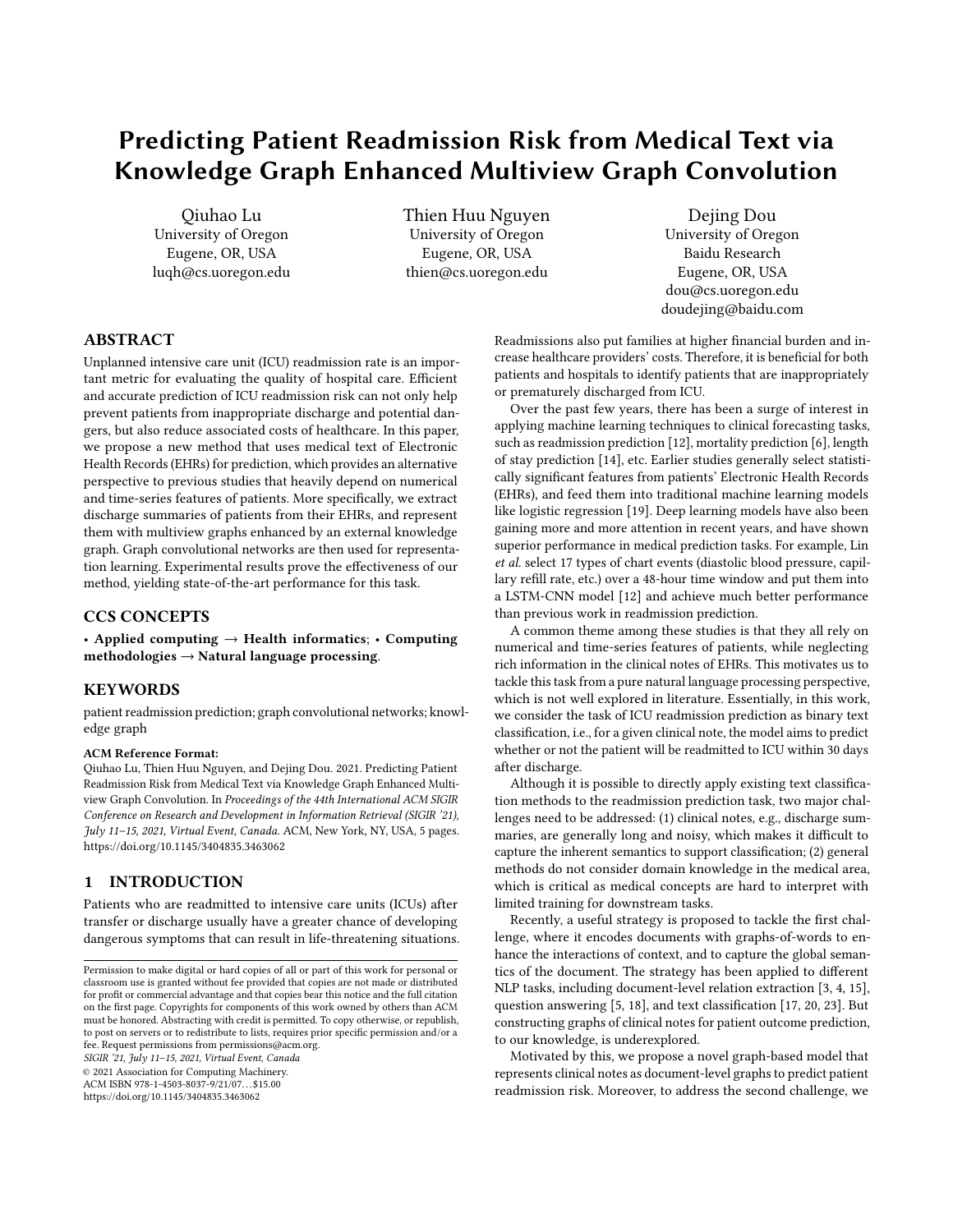<span id="page-1-1"></span>

Figure 1: Architecture of MedText.

incorporate an external knowledge graph, i.e., the Unified Medical Language System (UMLS) [\[2\]](#page-4-13) Metathesaurus, to construct a fourview graph for each input clinical note. The four views correspond to intra-document, intra-UMLS, and document-UMLS interactions, respectively. By constructing such a enhanced graph representation for clinical notes, we inject medical domain knowledge to improve representation learning for the model. Our contribution can thus be summarized as follows:

- We propose a novel graph-based text classification model, i.e., MedText, to predict ICU patient readmission risk from clinical notes in patients' EHRs. Unlike previous studies that rely on numerical and time-series features, we only use clinical notes to make predictions, which provides some insights on utilizing medical text for clinical predictive tasks.
- We construct a specifically designed multiview graph for each clinical note to capture the interactions among words and medical concepts. In this way we inject domain-specific information from an external knowledge graph, i.e., UMLS, into the model. The experimental studies demonstrate the superb performance of this method, by updating the stateof-the-art results on readmission prediction.

# 2 METHODOLOGY

## 2.1 Graph Construction

For each document (e.g., clinical note), we construct a weighted and undirected four-view graph  $G = (N, \mathcal{E})$  with an associated adjacency matrix A, where  $N$  and  $\mathcal E$  refer to the vertex set and edge set respectively. We also denote the representation of vertices by X. Instead of using unique words in the document as vertices, we first conduct entity linking over the text and link the entity mentions to UMLS<sup>[1](#page-1-0)</sup>. Consequently, we consider two types of vertices in the document-level graph  $G$ , i.e., the unique words  $\mathcal{N}_w$  and the linked UMLS entities  $N_e$ . The vertex set N is thus formed as the union of  $N_w$  and  $N_e$ :  $N = N_w \cup N_e$ . Four views are then designed to exploit intra-document, intra-UMLS, and document-UMLS interactions that will be combined to form the adjacency matrix as follows.

2.1.1 Intra-Document:  $V_1$ .  $V_1$  is designed to capture the intradocument interactions among words and entities. Essentially, we expect the edge weights between vertices to estimate the level of interaction, so that vertices can directly interact during message passing even if they are sequentially far away from each other in the document. In this work, we generate the adjacency matrix  $A_1$  for  $V_1$  by counting the co-occurrences of vertices within a fixed-size sliding window (size 3 in this work) over the text.

2.1.2 Intra-UMLS:  $V_2$ ,  $V_3$ . In this work, we aim to inject external knowledge from UMLS to the document-level graph representation. To this end, we consider two types of information, i.e., the internal structure of UMLS and the semantic similarities between medical concepts. Specifically, we construct  $\mathcal{V}_2$  by computing the shortest path lengths between entity vertices as edge weights in  $A_2$ , where a shorter path indicates a higher relevance. We further construct  $\mathcal{V}_3$  by computing the string similarities based on the word overlap ratios of entity descriptions for A3.

2.1.3 Document-UMLS:  $V_4$ .  $V_4$  is constructed by calculating the cosine similarities between initial representations of all vertices, including words and entities, which aims to capture the interactions between the information sources, i.e., the document itself and the knowledge base. The similaries are used for edge weights A4.

2.1.4 View Combination. By combining the four views, we expect to leverage three levels of interactions, i.e., intra-document, intra-UMLS, and document-UMLS, to generate rich interaction structures for documents to aid representation learning. Intuitively, the four views are combined via a weighted sum of the four adjacency matrices as the final adjacency matrix A:

<span id="page-1-0"></span><sup>&</sup>lt;sup>1</sup>We use ScispaCy  $[16]$  as the entity linker in this work.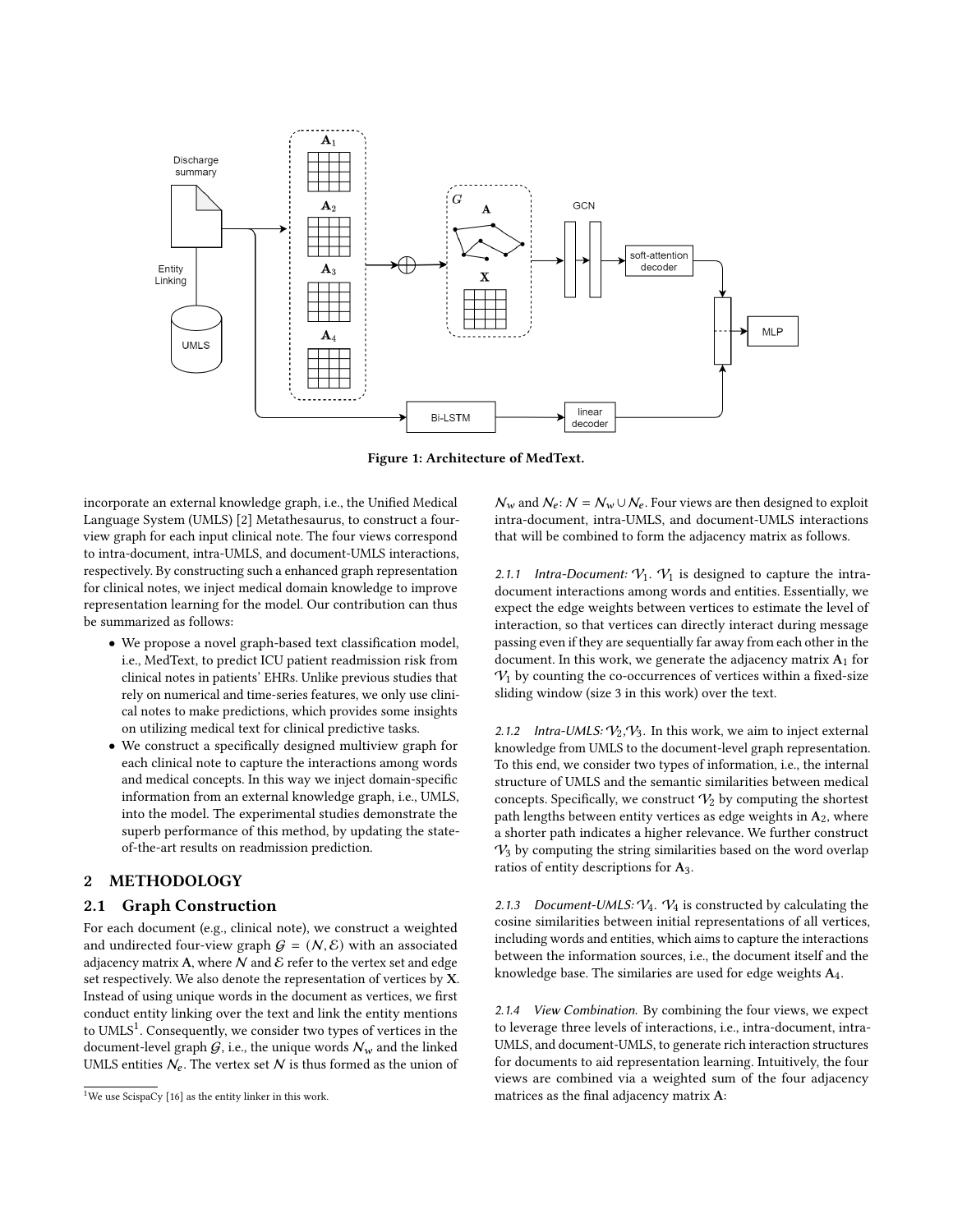$$
\mathbf{A} = \text{MASK}(\sum_{i=1}^{4} \alpha_i \mathbf{A}_i)
$$
 (1)

where  $A_i$  refer to each view's normalized adjacency matrix and  $\alpha_i$ are the balancing factors that are determined by cross-validation. The adjacency matrix is then masked with a threshold, i.e.,  $\gamma = 0.5$ , where only edges with larger weights are kept for further message passing. The motivation for the masking is to improve robustness and efficiency by decreasing some density.

The representation of vertices, i.e., X, are initialized with a pretrained word embedding BioWordVec [\[22\]](#page-4-15). For entity vertices, we take the average values of word embeddings of the entity names as the representation for the entity.

## 2.2 Encoding and Decoding

In this work, we incorporate a two-layer graph convolutional network (GCN) [\[9\]](#page-4-16) to encode the graph representation of clinical notes, as depicted in Figure [1.](#page-1-1) We include an attention layer after GCN, which serves as a decoder to decode the document-level representation  $D_G$  from node embeddings. The encoding process can be described as:

$$
\mathbf{X}^{(l+1)} = \text{LeakyReLU} (\hat{\mathbf{D}}^{-\frac{1}{2}} \hat{\mathbf{A}} \hat{\mathbf{D}}^{\frac{1}{2}} \mathbf{X}^{(l)} \mathbf{W}^{(l)})
$$
(2)

where  $\hat{A} = A + I$ , and I is the identity matrix of A.  $\hat{D}$  is the diagonal degree matrix of  $\hat{A}$ , and  $W^{(l)}$  is the weight matrix for the *l*-th layer where  $l = 0, 1, 2$  in this work.

We incorporate a graph summation module [\[11,](#page-4-17) [23\]](#page-4-12) to decode the document-level representation  $D_G$  from the constructed graph, by assigning different attention weights to the nodes. The decoding process can be described as:

$$
\mathbf{X}_G = f_1(\mathbf{X}^{(2)}) \odot f_2(\mathbf{X}^{(2)}) \tag{3}
$$

$$
D_G = \text{mean}(X_G) + \text{max}(X_G) \tag{4}
$$

where  $\boldsymbol{X}^{(2)}$  is the output of the GCN encoder and  $f_1, f_2$  are two feed-forward networks with sigmoid and leakyrelu activation, respectively. The  $f_1$  network acts as a soft attention mechanism that indicates the relative importance of nodes, while  $f_2$  serves as feature transformation. The operator ⊙ denotes element-wise multiplication. Then the document-level representation  $D_G$  is summarized as the addition of the mean and maximum values of the attentive node embeddings.

We also use a two-layer bidirectional LSTM to directly encode the document and decode the document-level representation  $D_T$ with a linear decoder, where linear transformation and max-pooling are applied. Then the two document-level representations, i.e.,  $D_G$ and  $D_T$ , are concatenated and fed into a MLP classifier. The model is optimized with cross-entropy loss.

## 3 EXPERIMENT

#### 3.1 Dataset

The experiment is conducted based on the MIMIC-III Critical Care (Medical Information Mart for Intensive Care III) Database, which is a large, freely-available database composed of de-identified EHR data [\[8\]](#page-4-18). For a fair comparison, we use the same data split with the baseline [\[21\]](#page-4-19), where the discharge summaries are extracted from EHRs and the generated 48, 393 documents are split into training (80%), validation (10%), and testing (10%).

## 3.2 Evaluation Metrics

We use three metrics for evaluation, i.e., the area under the receiver operating characteristics curve (AUROC), the area under the precision recall curve (AUPRC), and the recall at precision of 80% (RP80). AUROC and AUPRC are widely used for evaluating patient outcome prediction tasks, including readmission prediction [\[12,](#page-4-1) [13,](#page-4-20) [21\]](#page-4-19). RP80 is a clinically-relevant metric that helps minimize the risk of alarm fatigue, as introduced in ClinicalBERT [\[7\]](#page-4-21), where we fix the precision at 80% and calculate the recall rate.

#### 3.3 Baselines

The following baselines are used for comparison.

- BioBERT. BioBERT is a domain-specific BERT variant pretrained on large biomedical corpora, e.g., PubMed abstracts and PMC full-text articles [\[10\]](#page-4-22). In the experiment, we use the latest version, i.e., BioBERT v1.1, with a classification head as the baseline. The last 512 tokens of each note are used as input to the model.
- ClinicalBERT. ClinicalBERT is initialized from BioBERT v1.0 and pre-trained on MIMIC notes [\[1\]](#page-4-23). Note that there is another ClinicalBERT [\[7\]](#page-4-21) model which presents a similar idea.
- CC-LSTM. Zhang et al. propose CC-LSTM that encodes UMLS knowledge into text representations and report stateof-the-art performance on readmission prediction on the MIMIC-III dataset [\[21\]](#page-4-19). For a fair comparison, we use the same pre-trained word embeddings, i.e., BioWordVec [\[22\]](#page-4-15), in our model.
- MedText-x. Specifically, we replace the Bi-LSTM encoder with ClinicalBERT and BioBERT to demonstrate the effectiveness of the proposed graph-based knowledge injection strategy. The last two baselines are denoted by MedText-ClinicalBERT and MedText-BioBERT, respectively.

# 3.4 Results

The experimental results are presented in Table [1.](#page-3-0) Generally, the proposed method, i.e., MedText, compares favorably with all the other baselines and outperforms the state-of-the-art method. Besides, directly applying pre-trained language models, such as BioBERT and ClinicalBERT, to readmission prediction does not work well. It is most likely due to the long and noisy nature of clinical notes, and only the last 512 tokens are taken as input in the experiment. However, by combining with MedText, the performance gets improved greatly, indicating the effectiveness of the proposed graph-based knowledge injection method.

Additionally, Lin et al. propose a readmission prediction model that takes numerical features, e.g., chart events, of patients as input, and claim a state-of-the-art AUROC of 0.791 with AUPRC of 0.513 on the same dataset [\[12\]](#page-4-1). This is essentially not comparable as they are using numerical features instead of text, but it highlights the value of clinical notes in EHRs.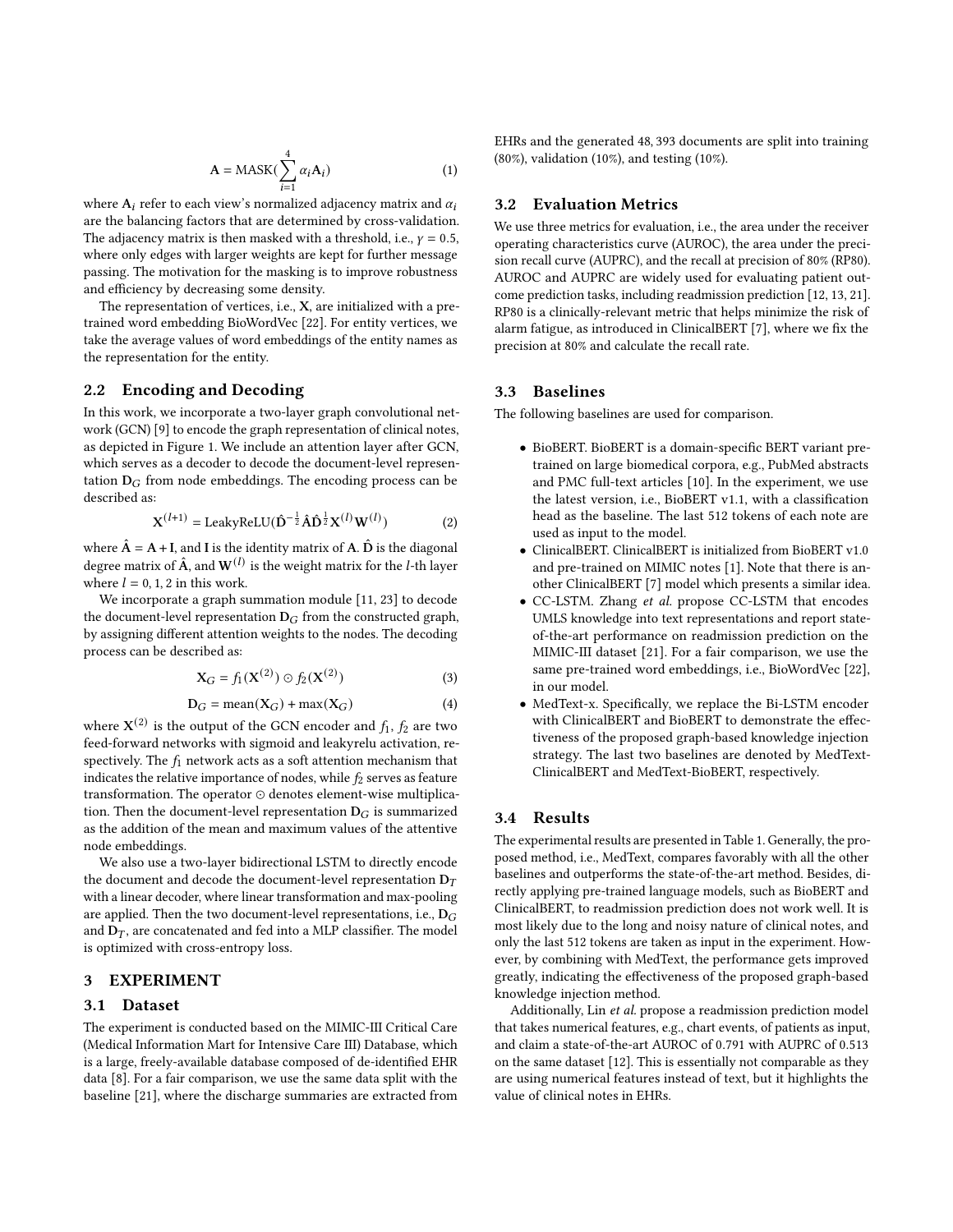| Method               | AUROC. | AUPRC | RP80  |
|----------------------|--------|-------|-------|
| <b>BioBERT</b>       | 0.775  | 0.538 | 0.200 |
| MedText-BioBERT      | 0.811  | 0.610 | 0.278 |
| ClinicalBERT         | 0.781  | 0.536 | 0.189 |
| MedText-ClinicalBERT | 0.812  | 0.615 | 0.277 |
| CC-LSTM [21]         | 0.804  | 0.613 | N/A   |
| MedText              | 0.825  | 0.632 | 0.319 |

<span id="page-3-0"></span>Table 1: Performance on 30-day unplanned ICU patient readmission prediction.

<span id="page-3-1"></span>Table 2: Ablation analysis of MedText.

| Method               | <b>AUROC</b> | AUPRC | <b>RP80</b> |
|----------------------|--------------|-------|-------------|
| $w$ /0 $V_1$         | 0.803        | 0.605 | 0.300       |
| $w$ /0 $V_{1,2}$     | 0.809        | 0.615 | 0.296       |
| $w/o$ $V_{1,2,3}$    | 0.801        | 0.607 | 0.290       |
| $w$ /0 $V_{1,2,3,4}$ | 0.799        | 0.601 | 0.288       |
| $w$ /0 $D_T$         | 0.808        | 0.601 | 0.275       |
| Full                 | 0.825        | 0.632 | 0.319       |

<span id="page-3-2"></span>

Figure 2: Sensitivity of masking threshold  $\gamma$ .

# 3.5 Ablation and Sensitivity Study

We present the ablation study in Table [2.](#page-3-1) As shown in the table, removal of the four views will cause the performance to drop greatly, indicating the effectiveness and necessity of the four views. It is also worth noticing that the model still performs on par with CC-LSTM if the Bi-LSTM module is removed, i.e., w/o  $D_T$ , and it would be more efficient in training. We also show the AUROC score with different masking threshold in Figure [2,](#page-3-2) where AUROC reaches the peak when  $y = 0.5$ . To further assess the performance of the model in terms of precision and recall, we show the P-R curve in Figure [3.](#page-3-3)

## 3.6 Error Analysis

Entity linking plays an important role in this method as it is the first step of graph construction and all four views either directly or indirectly depend on the linked entities. Since a relatively high linking precision can be achieved by setting appropriate parameters

<span id="page-3-3"></span>

Figure 3: Precision-recall curve of MedText.

of the ScispaCy linker, we mainly focus on the missed entities in the text. After manually examining a subset of notes, we roughly estimate that 15% to 25% of entities are not recognized or linked, which may have negatively influenced the prediction model. Some example snippets of clinical notes include:

"this is a 69 year old man with a history of end stage cardiomyopathy ( nyha class 4 ) and severe chf with an ef of 15 ( ef of 20 on milrinone drip ) as well as severe mr p/w sob , doe , pnd , weight gain of 6lbs in a week , likely due to chf exacerbation .

"he has a history of v-tach which responded to amiodarone . patient also has icd in place . respiratory : sob and increased o2 requirement were likely secondary to chf exacerbation and resultant pulmonary edema"

"you were admitted for increasing shortness of breath and oxygen requirements on increasing doses of lasix"

The texts in bold refer to unrecognized entity mentions. Essentially they should be linked to UMLS entities C4086268 (Exacerbation), C0034063 (pulmonary edema) and C0013404 (Dyspnea), respectively. These uncovered entities might indicate the severity of patients' conditions and thus are critical for predicting the readmission risk.

## 4 CONCLUSION

In this study, we propose a novel graph-based text classification model, i.e., MedText, to predict ICU patient readmission risk, using clinical notes from patients' EHRs. The experiments demonstrate the effectiveness of the method and an updated state-of-the-art performance is observed on the benchmark.

## ACKNOWLEDGMENTS

This research has been supported by the Army Research Office (ARO) grant W911NF-21-1-0112 and the NSF grant CNS-1747798 to the IU-CRC Center for Big Learning. This research is also based upon work supported by the Office of the Director of National Intelligence (ODNI), Intelligence Advanced Research Projects Activity (IARPA), via IARPA Contract No. 2019-19051600006 under the Better Extraction from Text Towards Enhanced Retrieval (BETTER) Program. We also would like to thank the IBM-Almaden research group for their support in this work.